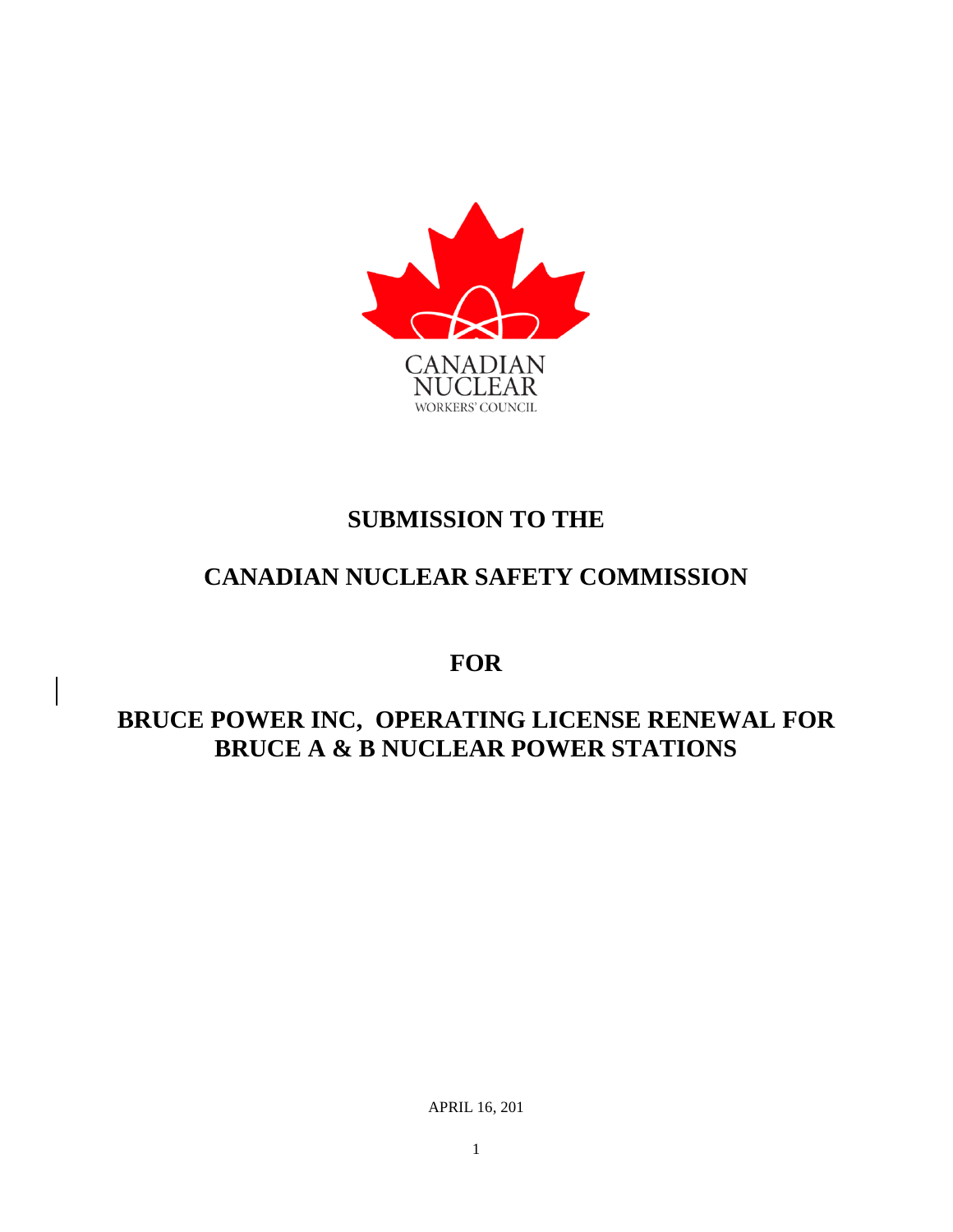#### **Members of the Commission:**

The Canadian Nuclear Workers Council (CNWC) is an organization that is comprised of Unions that represent workers in Canada's Nuclear Industry. **The CNWC is the collective voice of the Unions in Canada's Nuclear Industries.**

The CNWC member Unions at the Bruce Power site are:

- Power Workers Union (PWU)
- Society of United Professionals (SUP)
- Ontario Building and Construction Trades Council of Ontario (OBCTCO)

The local labour council, the Grey Bruce labour Council (GBLC) is also a member of the CNWC.

The PWU & SUP represent the operational day to day regular staff at the Bruce Site. These two unions represent approximately 3700 workers at the site which is over 90% of the regular workforce.

The OBCTCO is a council of unions of the Construction and Building Trades Unions. These unions are on site for projects and outages. The number of workers will vary on a day to day basis. At the time of writing there were approximately 50 workers on site from the OBCTCO. This number will rise to several thousand during outages and during the upcoming refurbishment projects.

Our member Unions as well as the GBLC have also provided submissions in support of the relicense of the facility. The CNWC will attempt to not duplicate theses submissions.

The CNWC has in consultation with our member Unions reviewed the Submissions from Bruce Power and the CNSC Staff related to the request for the license renewal of the facility for a 10 year period.

The CNWC will comment on the following areas of the reports.

- Worker Conventional Safety
- Radiation safety
- Environment
- Public Perceptions
- Term of License
- Conclusions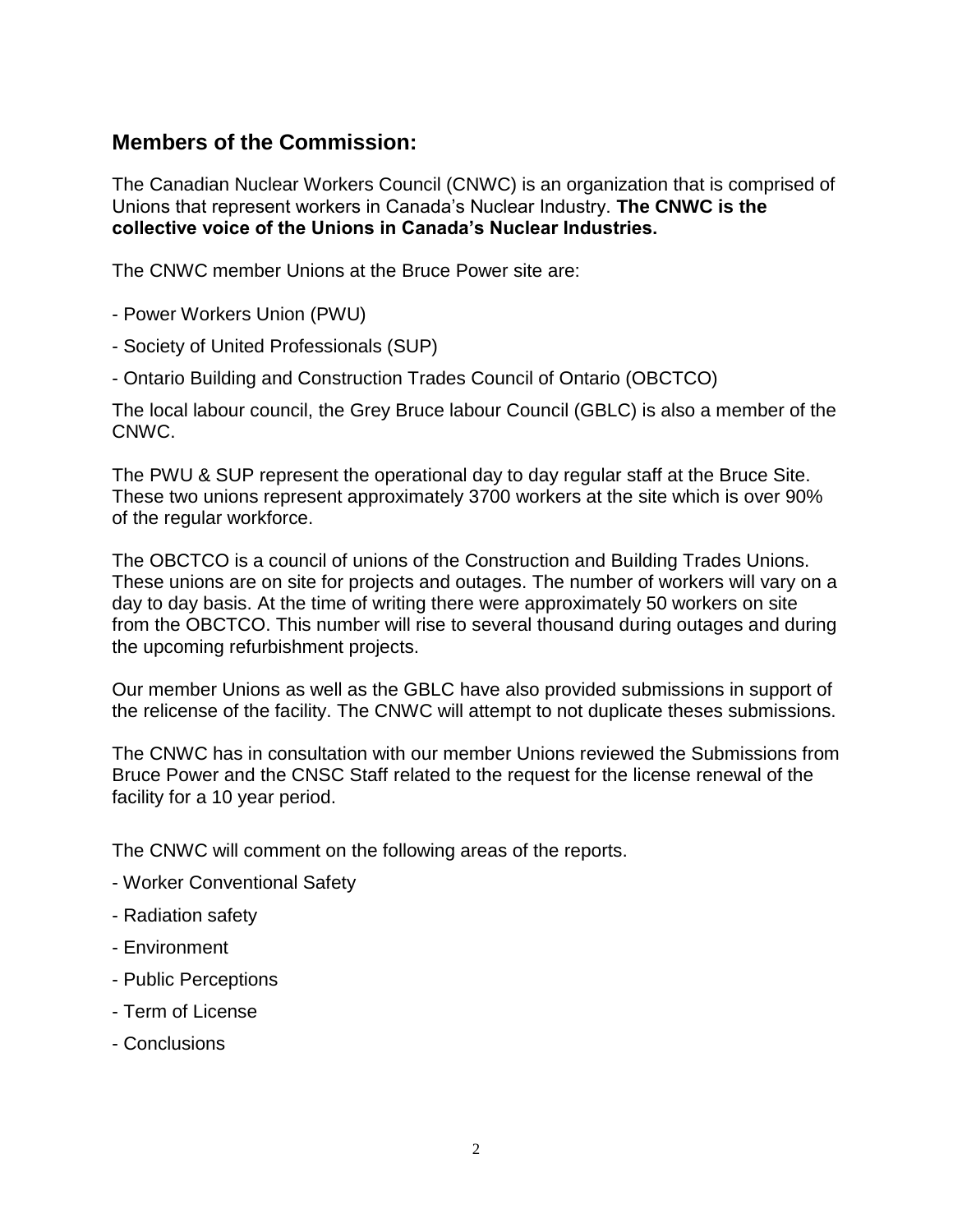### **WORKER SAFETY - Conventional**

The Nuclear Industry in Canada is a highly unionized sector. Unions place the health and safety of their members at the top of their agenda.

Workplace Health & Safety is legislated by provincial and federal statutes. It is very common in nuclear facilities' that the unions negotiate many provisions for health & safety which well exceed the minimum stated in legislation. This is the case at Bruce Power.

There is a very extensive worker health & safety program at Bruce Power which involves the onsite unions. These provisions are covered extensively in the submission from the Power Workers Union & the Society of United Professionals so we will not repeat them here.

The OBCTCO has a Health & Safety Trades Committee which is separate from the operations Joint Health and Safety Committees (JHSC). The OBCTO Union workers as indicated above come and go so they do work at other job sites. These workers will indicate that worker safety is a very high priority at Bruce Power and it is one of the safest worksites that they work at.

The CNWC has always maintained that a Unionized worksite is a much safer worksite versus a non-union worksite. This fact was disputed at a CNSC hearing in Saskatchewan last year where we suggest that the Commissioners were provided with false information by the Saskatchewan Labour's Chief Safety Inspector, Mr. Kaskin. Due to the statement made at that hearing we are restating our position and providing data that supports our position that a unionized worksite is safer than a non-unionized site.

Attached is a list of studies that support our position. We draw your attention to one study in particular which was conducted in Ontario in which the CNWC member Union OCBCTO was involved, a summary of the study is attached which provides a link to the actual study.

In general these studies found the following:

- Unionized workers receive more safety training.
- Unionized workers have fewer injuries requiring time off work.

- Unionized workplace enables unions to better identify & proactively manage workplace hazards that lead to injuries.

- More incidents/accidents are reported on unionized sites.

- Unionized workers are encouraged to report injuries, including those that do not require time away from work.

The CNWC believes that worker safety is a very high priority with the Bruce Power Board of Directors. We are reassured in this belief as one of the Board members, Don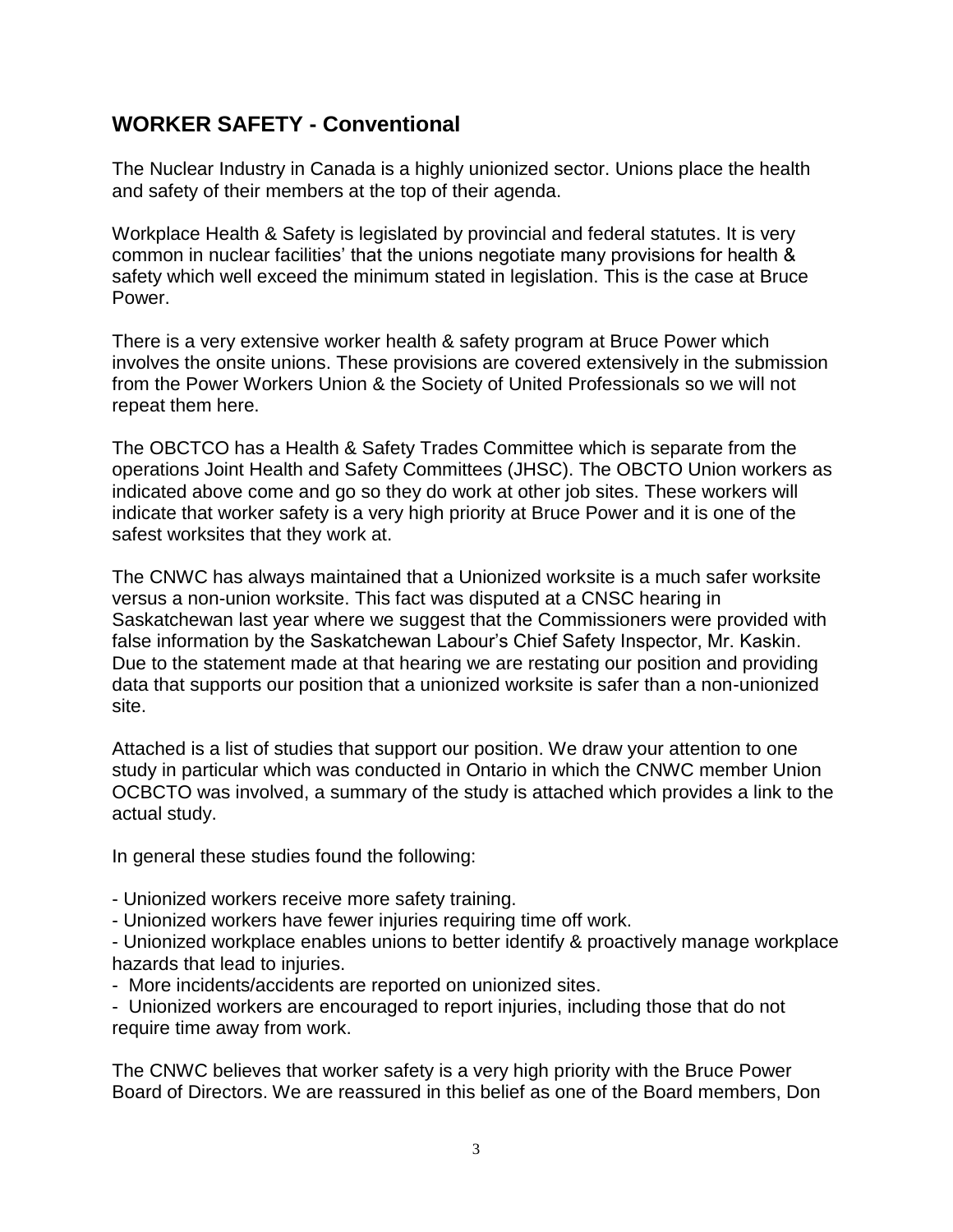MacKinnon, is the past president of our member Union the PWU. Mr. Mackinnon was/is a champion of worker health and safety.

There is a very strong safety culture at Bruce Power which is very noticeable during plant tours and in discussion with workers from the site.

The Unions provide a thorough oversite for worker safety. It should be comforting to the Commission & the public that workers carry out their duties in a very safe environment. If workers are safe then the public will be safe.

**The CNWC fully supports the CNSC Staff's conclusion - CNSC staff determined that Bruce Power continued to implement and maintain a conventional health and safety program at Bruce A and B in accordance with CNSC requirements.**

#### **RADIATION SAFETY**

The onsite Unions are actively involved with the Employer in regards to radiation safety. Radiological concerns can be raised by the JHSC and also by the Joint Radiation Committee (JCRP). Over the years the parties have been successful in putting many measures in place to reduce radiation exposures.

The PWU & SUP will provide more details in this regard in their submissions to the **Commission** 

**The CNWC fully supports the CNSC Staff's conclusion that Bruce Power exceeds regulatory requirements for conventional safety and radiological safety for workers.**

#### **ENVIRONMENT**

Workers and their unions are naturally concerned with environmental issues. Any issues that are of a concern will be brought to the attention of the employer by workers or their union.

#### **TERM OF LICENSE**

The CNWC supports the CNSC Staff's recommendation to issue a ten year license. In the past the CNWC was opposed to the continuing increasing license terms. We now believe that with the introduction of the annual NPP CNSC Staff's reviews that a ten year license will suffice.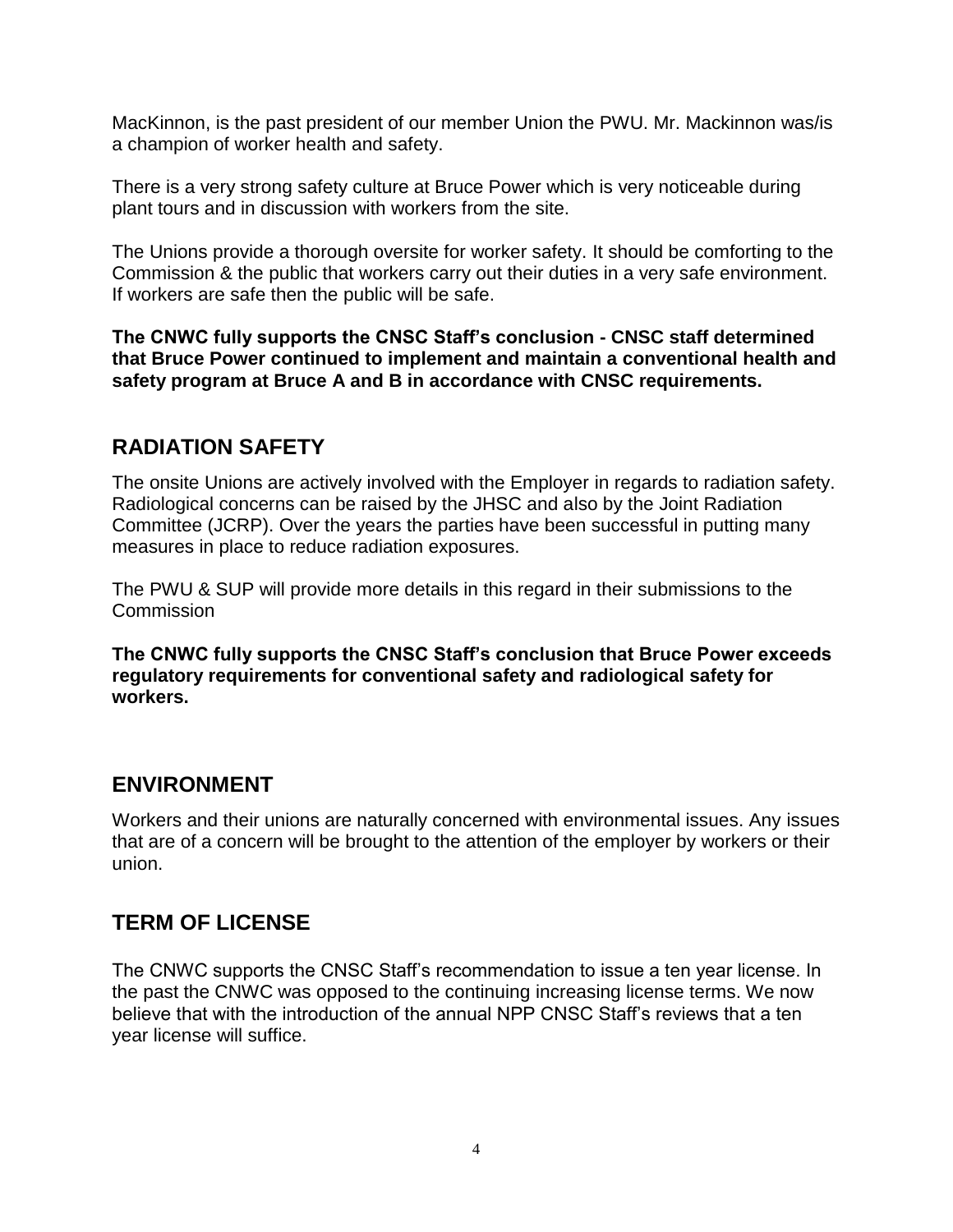#### **PUBLIC PERCEPTION & SUPPORT**

The Grey Bruce Labour Council, are also members of the public. This organization has attended a tour of the Bruce Site on several occasions the latest being in October 2017. These delegates were able to witness the operation of the facility and get their questions answered. The GBLC is in contact with several organizations and members of the public. They are the CNWC's eyes in the community. They inform us that the there is a high level of support for the relicensing of Bruce Power among the local residence in the vicinity & beyond the site.

At the day 2 hearing, the GBLC President, will be assisting with the CNWC oral presentation and will be available for any questions you may have in regards to the GBLC.

The CNWC has outreach programs where we dialogue with labour organizations in regards to nuclear power issues. The CNWC also has been involved with several MPs & MPP lobbies in the past two years as well as coordinating tours and briefing sessions for Ontario MPs and candidates for the upcoming Ontario election. We have found that these people are generally supportive of the nuclear industry in Canada and specifically in Ontario.

The CNWC being a Labour Organization respects dissenting views and debate. However, we suggest that some of the dissenting groups distribute misinformation which creates concerns.

During our activities we hear the public's concerns. Our message to them is "**make your decision on nuclear power issues on facts and not on emotion**". In many incidences we find that after people get their questions answered they are supportive.

The CNWC believes the silent majority of the public are supportive of the Bruce Power License renewal.

The CNWC has taken the lead for several local supportive organizations for an on line petition in support of the Bruce Power's License Renewal. The results of the petition will be include with our presentation for the Day 2 hearing

The CNWC commends Bruce Power for its outreach programs in the community. It is clear that the public is engaged.